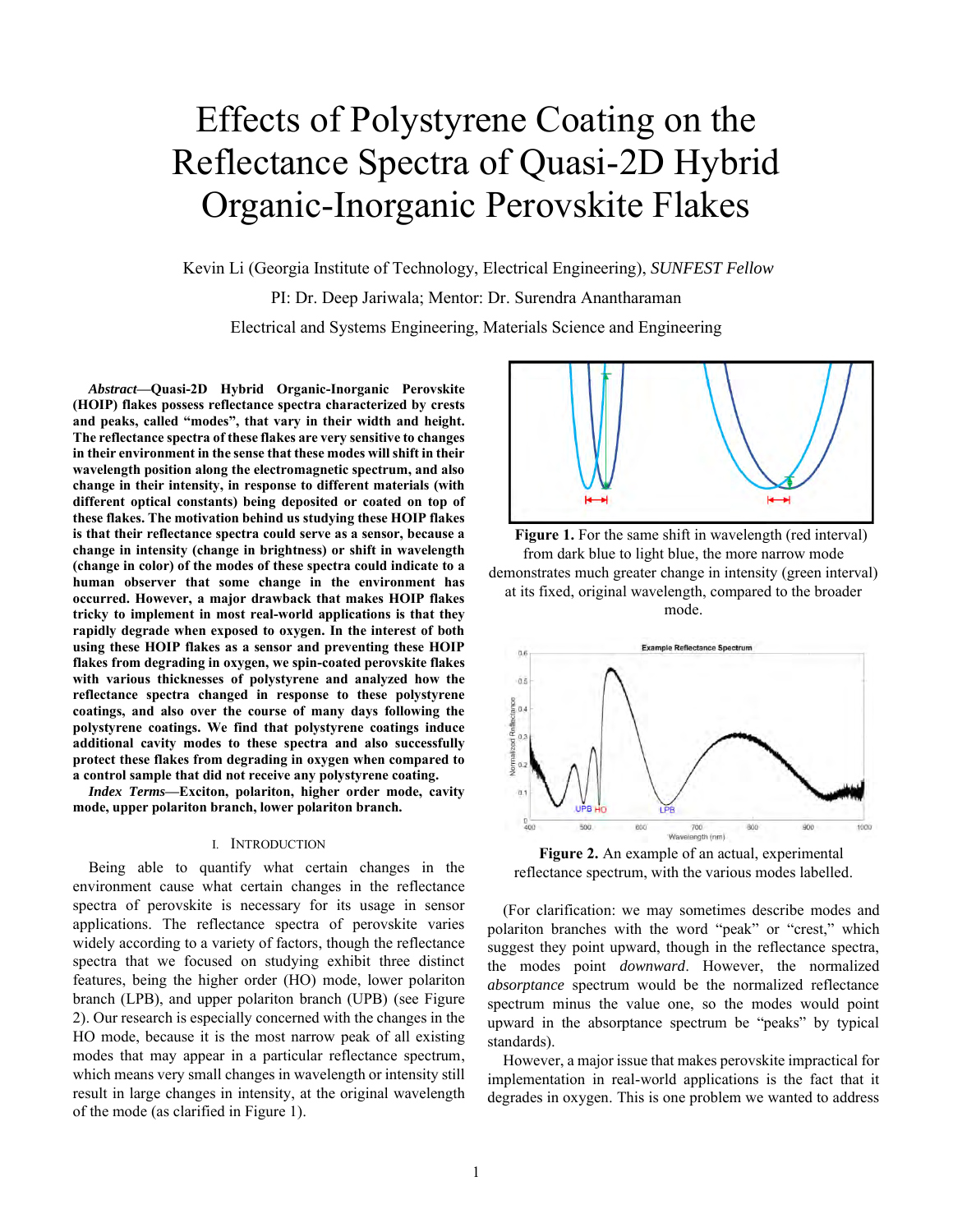over the summer. Additionally, we saw instances where perovskite degrade rapidly when aluminum oxide is deposited on top of it.



**Figure 3.** Perovskite degradation when exposed to air over time.

To address perovskite degradation issues, the main endeavor we undertook was to spin-coat perovskite flakes with various thicknesses of polystyrene and measure at regular intervals how the spectrum changes over the course of a week, as well as measure how the spectrum changes with respect to its original form. We therefore had two prongs of analysis with regards to the effects of applying polystyrene coating: perovskite preservation, and spectra changes.

## II. BACKGROUND

# *A. History and Potential of Perovskite*

While perovskite has been known to humankind for centuries—this naturally-occurring material was first discovered in 1839 by Gustav Rose in the Ural Mountains of Russia [1]—2D HOIP flakes have only recently been the subject of increased study in research labs across the world due to its potential for high power conversion efficiency (PCE), for usage in solar cells, and its demonstration of already being able to achieve relatively high PCE. While in 2009, the PCE of organic-inorganic metal halide perovskites were as low as approximately 3.8% [2], in a 2021 *Nature* publication, Yoo, J.J., Seo, G., Chua, M.R. *et al* reported a power conversion efficiency of a little over 25% [3], which is comparable to that of Silicon-based solar cells [4], and a particular chalcogenide perovskite/crystalline Si "tandem architecture" shows theoretical PCE exceeding 38% [5], which, currently, only multi-junction solar cells can achieve [4]. While our research is concerned with particularly the sensor applications of perovskite, we give this background to demonstrate why perovskite has been the subject of increased study and scrutiny in recent years.



**Figure 4.** RP1 flakes on Si substrate under an optical

microscope. The different colors of the flakes are due to the flakes being of different thicknesses (from most thick to least: green, red, yellow, blue).



**Figure 5.** Perovskite flakes from a human eye's perspective, on squares/substrates from a 300nm SiO2/Si wafer (left), and in large quantity on glass (right).

## *B. The Physics Behind the Modes*

When the perovskite is encased inside a cavity (i.e. encased between the substrate and the material deposited on top of it), the top and bottom of the cavity act like parallel mirrors in the sense that a certain resonant frequency of light can oscillate back and forth inside the cavity, depending on the cavity's thickness (i.e. distance between the parallel top and bottom). This light creates an exciton, which is an electron-hole pair formed when photons excite an electron the bandgap from the valence band to conduction band, and this exciton at some point then recombines and emits light at the resonant frequency. The exciton continues to repeatedly recombine and emit light extremely quickly, and this exciton-light combination is together considered a particle called a "polariton," and is an example of light-matter coupling. When light and matter couple, there are hybrid states created that electrons can now inhabit, which, in the spectra, is seen as dips in its form, called the upper and lower polariton branches [6,7]. When we vary the thickness of perovskite flakes, substrate types, and thicknesses and types of materials deposited on top, different modes arise and disappear because of varying degrees of light-matter coupling (as all the materials involved have different refractive indices and extinction coefficients). Additionally, the upper polariton branch is called such, despite being at a lower wavelength, because wavelength and energy are reciprocally related by Planck's equation,  $E = hc/\lambda$  (*h* being Planck's constant,  $c$  being the speed of light), and vice versa with the lower polariton branch being at higher wavelength.

#### III. MATERIALS AND METHODS

We neglect scattering of light in our experiments because we are concerned with the normal ("normal" as in perpendicular to the sample) incidence and reflection of light, so we thus can neglect scattering in the non-normal direction. Additionally, we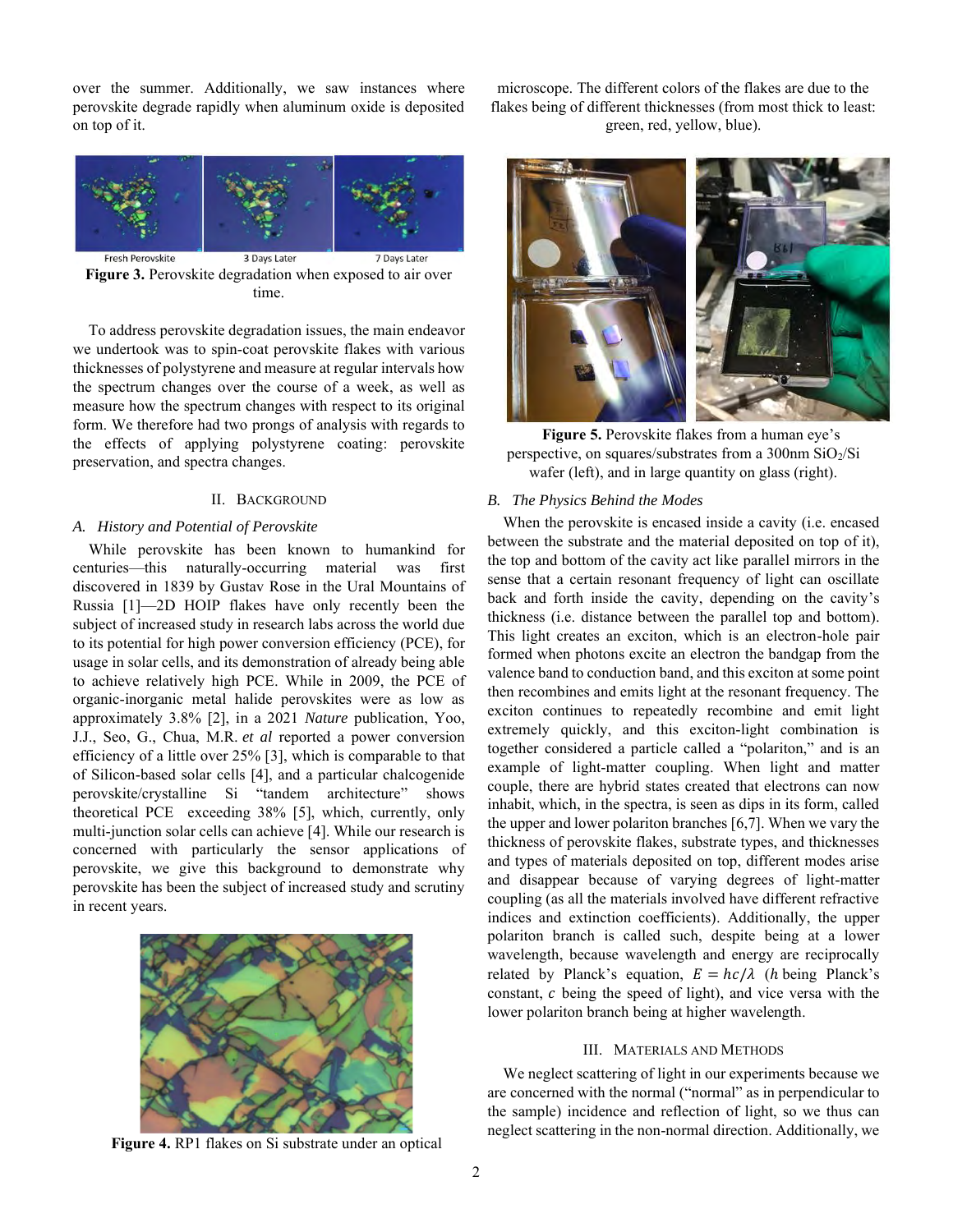neglect transmittance, since the wafer pieces/squares that the perovskite flakes are bonded onto are very thick ("very thick" in the context of the nano-scale) and light would thus not effectively transmit through it. Due to this simplification, the normalized absorptance and normalized reflectance sum to the value one. Otherwise, transmittance, scattering, absorptance, and reflectance sum to the value one.

The perovskite we use in our experiments is of the "Ruddlesden-Popper" structure, which consists of slabs of lead iodide, separated by organic ligands, in a stack—hence the characterization of "hybrid organic-inorganic." We use RP1 perovskite in all of our studies in this paper, meaning the slabs of lead iodide have only one layer of lead-iodide molecules, though if the number of layers were two or three, the perovskite would be classified as RP2 or RP3 [8].

Perovskite flakes can be exfoliated in great quantity due to their extremely small size, as their areas typically fall within a  $3x3 \mu$ m to  $30x30 \mu$ m area. Thus, exfoliation of perovskite even onto a small 0.5x0.5 cm substrate can yield thousands of flakes that all vary in thickness, making perovskite a plentiful and easy-to-prepare material, using a simple scotch-tape transfer process from fresh perovskite on glass, onto whatever substrate we choose.

In terms of methodology, the raw data for the reflectance spectra of the flakes were measured using the LabRAM HR Evolution Raman Spectrometer (made by Horiba), and the actual flakes, during measurements, were held in the Linkam THMS600 stage, which most importantly holds the perovskite in an oxygen-deprived vacuum to prevent degradation during sessions of measurement-taking. Both the spectrometer and stage are controlled with the LabSpec64 software. The raw data was then normalized with the reflectance spectra of a silver mirror, by dividing the raw data of the perovskite reflectance spectra with the spectra of silver (corresponding element-byelement division), with the normalized spectra being entirely between zero and one throughout the range of its intensity (vertical axis, which has no units after normalization).

While the reflectance spectrum changes for different thicknesses of perovskite, we consistently obtain spectra with our three modes of interest for our data and analysis because we are interested in the HO mode, especially. Flakes that are dark green with a dark border are of sufficient thickness such that these three modes arise. The substrate we use for all of our polystyrene studies is from wafers of 300nm of SiO<sub>2</sub> on Si.

Between measurements, the perovskite, if we wish to prevent exposure to oxygen and atmospheric conditions, can be held in the nitrogen-filled, oxygen-deprived and humidity-deprived glovebox. All samples of fresh perovskite on a substrate were prepared in said glovebox as well, for the initial measurements. However, for our polystyrene studies, we left the sample outside to be exposed to air and atmospheric temperature and pressure conditions. We also have a control sample that did not receive polystyrene coating and was also left outside similarly. Since we load up to four samples at once into the Linkam stage to measure from, and these four samples were stored in the same portable sample gel box, the control sample received the same treatment as the one with coating as consistently as possible (e.g

would receive same exposure to air as we walked the four samples from the sample-preparation lab to the spectrometer measurement room between floors, and so on).

The spin coating was done using a rotating platform with a sticky area in the center, for placing the sample such that it does not fly off during the spinning. The spin coater has variable RPM and time-duration settings, though we always held the time-duration at sixty seconds and only changed the RPM, from 600 up to 3600, at intervals of 600. The polystyrene is a viscous liquid that we stir for five minutes before pipetting droplets onto the sample to cover it completely. We then immediately run the spin-coater. After spin-coating, the polystyrene hardens somewhat (polymerizes) and becomes more akin to laminated plastic, though it can still be scratched off.



**Figure 6.** Spin Coater. The sticky orange-brown tape in the center of the rotating platform is where the sample is placed before spin coating.

The aluminum oxide was deposited on top of the perovskite flakes using physical vapor deposition by a lab member in the cleanroom.

We also possess a transfer matrix modelling simulation that is able to predict in advance what the reflectance spectra of these flakes will look like, based off of parameters such as the perovskite thickness, substrate type, material deposited on top of the flakes—if any—and its thickness, perovskite classification (e.g. RP1, RP2), and the refractive index and extinction coefficients of all of the materials involved. This is useful because using atomic force microscopy tool particular to our lab to experimentally determine the flake thickness requires exposing the sample to air as we measure from it, which may cause it to degrade. We also use this simulation simply as a sanity check for our experimental results. Over the summer, lab members used ellipsometry to obtain the optical constants of polystyrene, using the same batch used in my preservation change in spectra studies, such that I could simulate its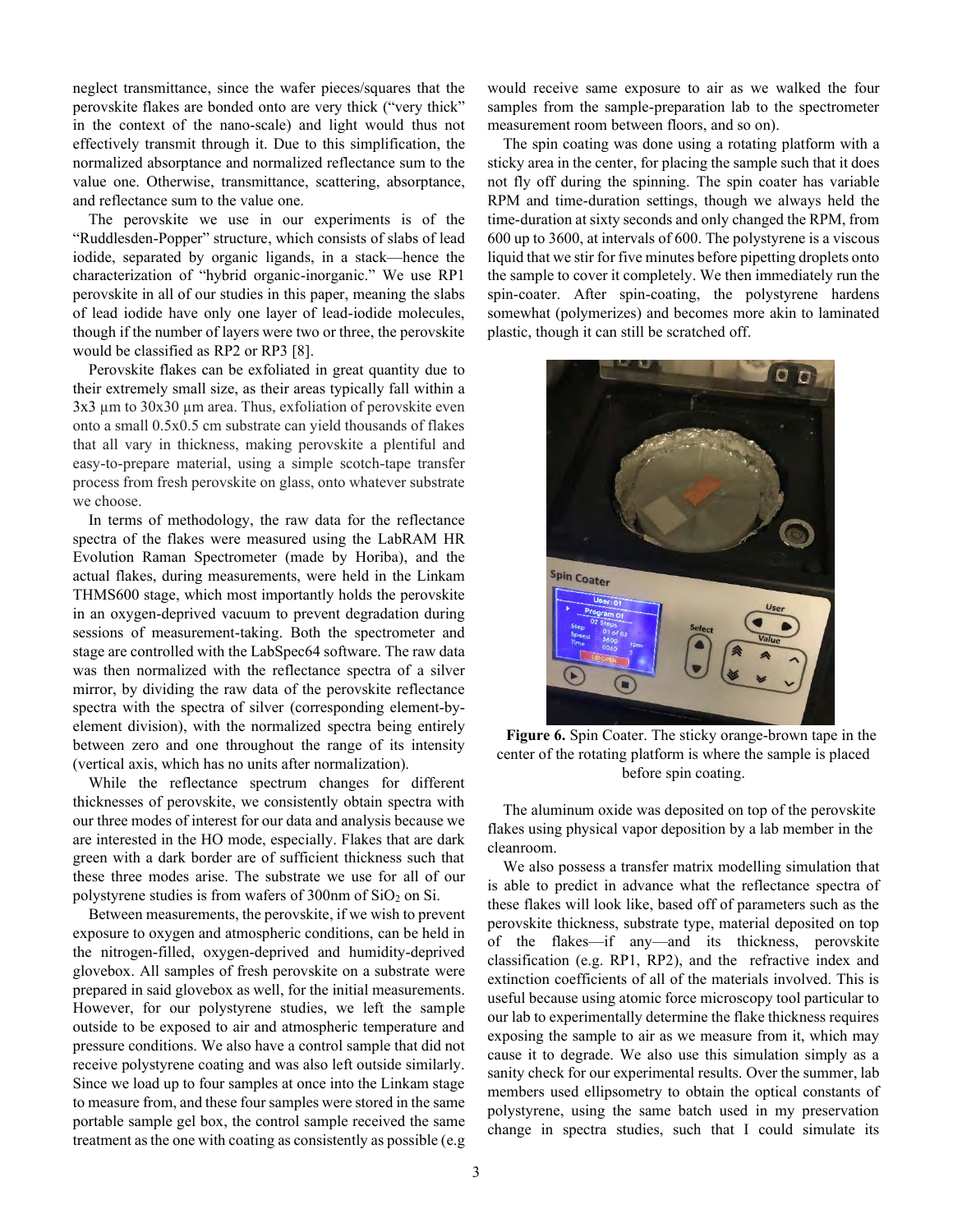behavior.

## IV. EXPERIMENTAL RESULTS

Initially, our goal this summer was to study how different thicknesses of alumina affect the spectra, without any goal of perovskite preservation. However, the PVD broke down very early on into our studies of alumina, which forced us to pivot into preservation studies with polystyrene, since it was known that perovskite degrades in oxygen. Despite this setback, the data we gathered on alumina both pre-breakdown and postrepair proved to be useful for comparison with polystyrene. After the PVD was repaired, we deposited 35nm of alumina on a sample of RP1 and saw that the alumina caused extremely rapid decay, and correspondingly, the reflectance spectrum showed rapid decay as well.



**Figure 7.** Pictures of the RP1 on Si substrate under the optical microscope of the spectrometer. The sample was left out to be exposed to air between measurements.



**Figure 8.** The reflectance spectra corresponding to the pictures shown above. We see that for the green and cyan plots corresponding to the bottom left and right pictures (heavy decay), the spectrum loses its modes.

In another sample that we 1) measured shortly after initial alumina deposition, 2) held in the glovebox for 42 days then measured from again, 3) left outside to be exposed to air and measured from again after one and three days, we did not see a very drastic degradation for several-day exposure to air, like we did for the above sample:



**Figure 9.** Reflectance spectra of the aforementioned sample. We see the spectrum remains intact, and under the microscope, the flake did not visually degrade (i.e. change color).

This data, compared to polystyrene's (which we will present shortly), suggest polystyrene is a more effective candidate in protecting perovskite because the alumina deposition was inconsistent in its ability to protect perovskite and in one case, seemed *harmful* to perovskite and quickly degraded it. However, polystyrene was consistent in its ability, at different thicknesses, to preserve perovskite over time. Additionally, polystyrene is theoretically a better candidate because, as initially a viscous liquid (before polymerizing/hardening), it conforms to the sides and top of the flake, while since PVD deposits alumina vertically on top of the sample, if we deposit a thickness of alumina less than that of the flake, the sides of the flake are not fully encased.

Thus, we decided to try different RPMs of polystyrene coating, specifically 600 to 3600 RPM at intervals of 600. The time-duration of the spin-coating we held at 60 seconds. Prior to all of the coatings, we chose flakes that gave reflectance spectra that have higher order modes, and the two polariton branches. We then measured these samples at regular intervals throughout the course of a week, leaving them outside of the glovebox to be exposed to air between measurements.

What follows are three reflectance spectra, for 600 RPM and 3600 RPM, and a control sample that did not receive any polystyrene coating, over time.



**Figure 10.** Reflectance spectrum over time, for 600 RPM.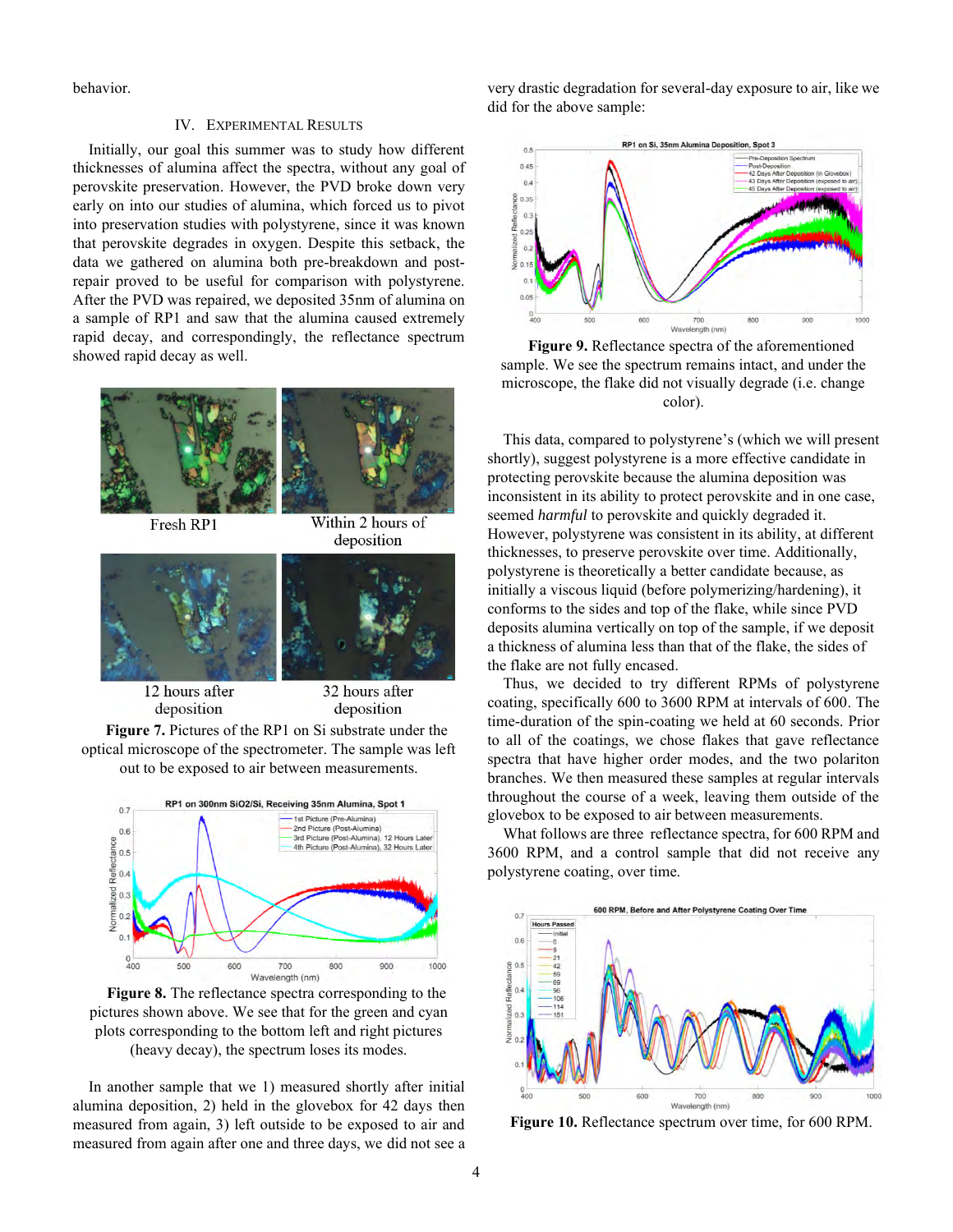

**Figure 11.** Reflectance spectrum over time, for 3600 RPM.



**Figure 12.** Reflectance spectrum for the control sample (we change the wavelength interval on the x-axis between 450 and 700 to give clearer, for better visualization on how the HO mode disappears).

We see that the spectra remain intact over the course of week left outside, for samples receiving coating (Figures 10 and 11), while the control sample decays (Figure 12). A particular point of interest is that the higher order mode is generally preserved for the samples with coating, though slightly shifted in wavelength or intensity.

We also see that for 600 RPM and thus the thickest of the coatings we applied, there were a great deal many cavity modes introduced, due to thin-film interference. In contrast, for 3600 RPM and thinnest of the coatings we applied, there were not nearly as many cavity modes introduced.

To help emphasize this point, we present a plot of one of each of the reflectance spectra for the different RPMs we chose, stacked:



**Figure 13.** Stacked reflectance spectra, one from each of the RPMs. The reflectance spectra look stretched-out due to

the different axes scaling. We see the number of cavity modes decreases as the coating becomes more thin. Additionally, thinner coating seems to induce less change with respect to the original spectrum, in general.

We then fit the simulation with our data in order to estimate the thickness of the polystyrene coating for each RPM.



**Figure 14.** An example of fitting the simulation to the experimental data, for 600 RPM.

| <b>RPM</b> | <b>Sim-Suggested</b><br>Polystyrene<br>Thickness (nm) |
|------------|-------------------------------------------------------|
| 600        | $^{\sim}1815$                                         |
| 1200       | ~900 to 975                                           |
| 1800       | $~\sim$ 700                                           |
| 2400       | $^{\sim}$ 500 to 600                                  |
| 3000       | $^{\sim}550$                                          |
| 3600       | ~415 to 525                                           |

**Figure 15.** Suggested polystyrene thicknesses for each RPM.

As a sanity-check, we also see in the following plots from the simulation that both that the HO is maintained for all coating thicknesses, and that cavity modes are introduced, the number of which is dependent on the polystyrene thickness. We also see that the simulation suggests that the thickness of the coating decreases with higher RPM. We can thus confirm our experimental data and our expectation of changing thickness with RPM is reasonable.



**Figure 16:** Simulation of the effects of the different thicknesses of polystyrene coating.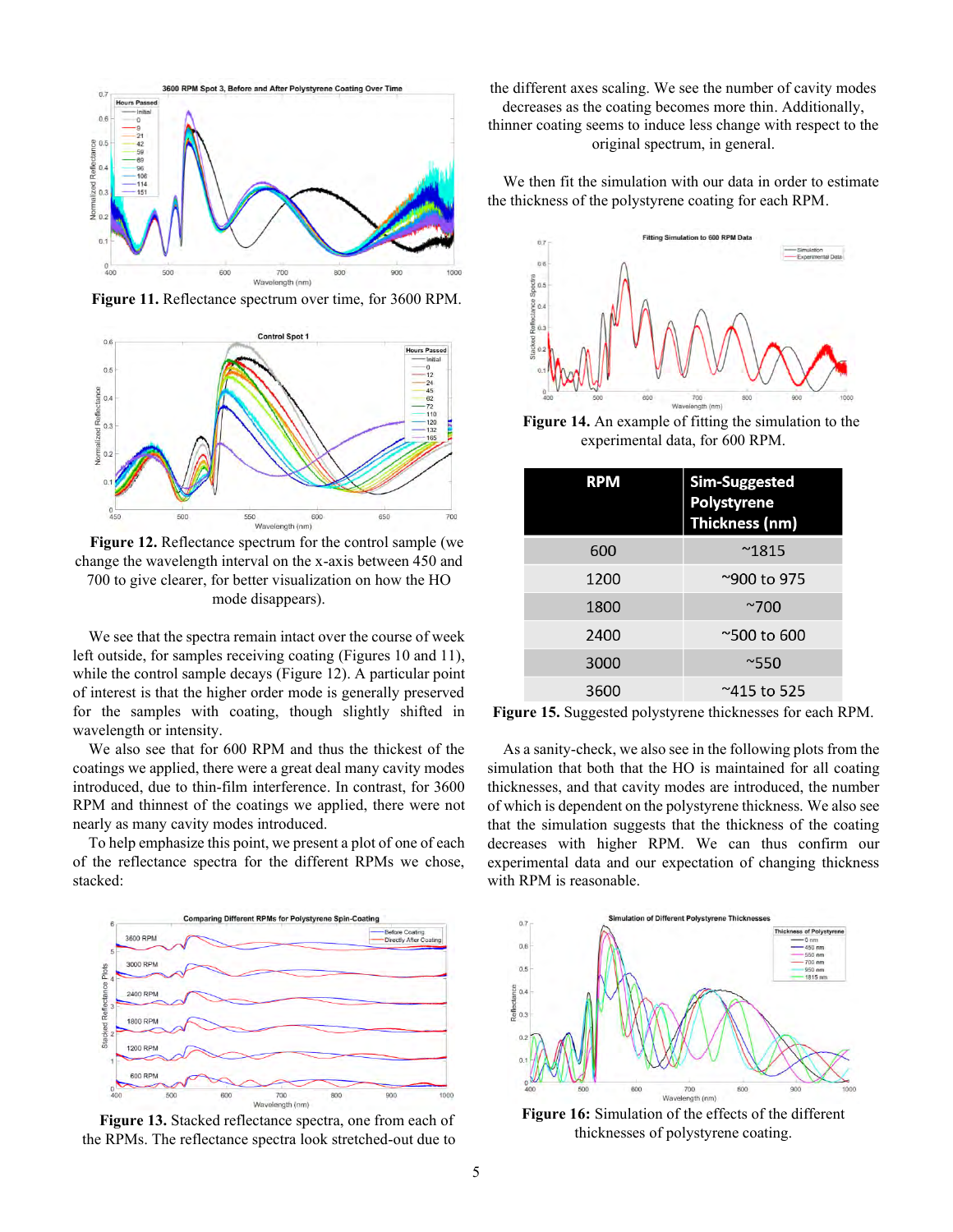

**Figure 17.** The previous figure, except stacked for greater visual clarity.

From here, we now delve into a more in-depth analysis. The plots that follow show the changes in intensity of the spectra over time, with respect to the initial intensity (all along the imaginary vertical line at the original wavelength of the mode, as demonstrated earlier in Figure 1), for the HO Mode, LPB, and UPB. We also present a math equation to clarify how these data points were calculated.

For fixed Wavelength<sub>initial</sub>: Intensity(t) – Intensity(initial) for  $t \ge 0$ , t being time since polystyrene coating applied.



**Figure 18.** Plots of the change in intensity with respect to the initial intensity, for the three modes.

We see from the plots that for the samples with polystyrene, change in intensity with respect to the original intensity for the three modes remain relatively flat for the HO mode, LPB, and UPB, and especially flat as the coating is thinner. This is in contrast to the control sample, where the data points curve upward (the other control flakes showed similar curve),

meaning the change in intensity is changing with time fairly drastically. Additionally, we see that when the polystyrene coating is applied, the LPB shows the most change in intensity with respect to its original intensity, for all of the RPMs. This is explained by the fact that the polystyrene, for all of our RPMs, introduces a cavity mode where the LPB was before, such that there is a large change in intensity compared to the other modes.

Additionally, we now present the *percent* change between points, which were created using the change in intensity plots we discuss in the last paragraph, and which we calculated because percent change between data points is another way to visualize change over time, and arguably a more effective way to visualize it. We calculated percent change between points using the standard percent change formula, in this case:

$$
\frac{\text{Intensity}(t_n) - \text{Intensity}(t_{n-1})}{\text{Intensity}(t_{n-1})} \times 100
$$

We present the plots below.



**Figure 19.** Plots of percent change, one from each RPM, for the HO Mode, LPB, and UPB. There is a horizontal black line drawn at zero, for better visualization of the data.

We see that for the percent change plots for the polystyrene coatings, the data points hover closer to the zero-line than the control, meaning there is not much percent change from pointto-pont over time. Additionally, at higher RPMs (thinner coatings), the points generally stay closer to the zero-line than for the lower RPMs. These percent change in intensity plots confirm the conclusions we drew during our initial analysis of the raw change in intensity plots.